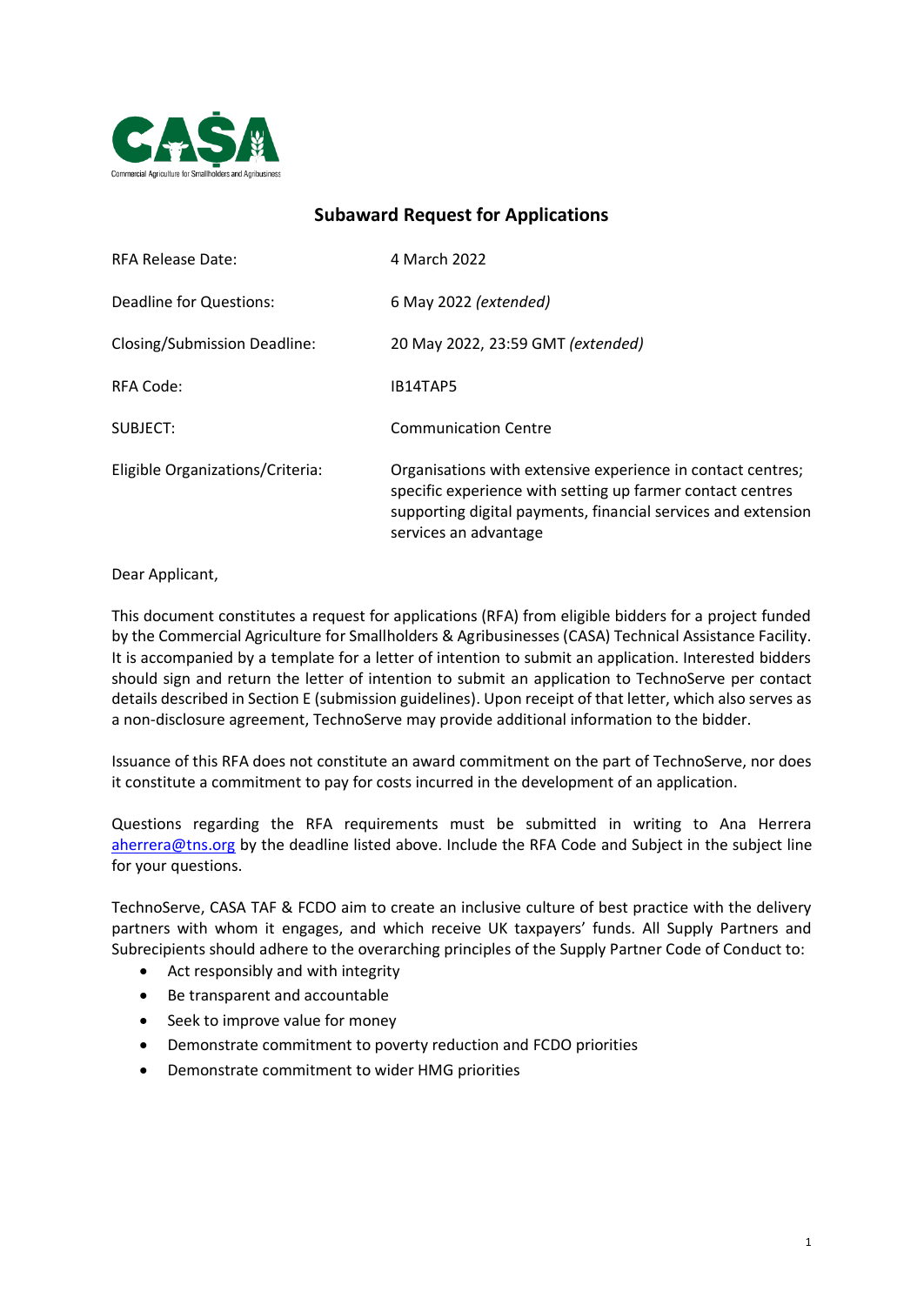## **A. Background**

Established in 1968, TechnoServe works with enterprising people in the developing world to build competitive farms, businesses, and industries. We have worked in more than 40 countries across Africa, Latin America, and Asia, assisting thousands of businesses and improving the incomes of millions of people.

We provide business solutions to poverty by linking people to information, capital and markets. With five decades of proven results, we believe in the power of private enterprise to transform lives.

The CASA TAF is an £8 million FCDO funded Technical Assistance Facility (TAF) to support agribusinesses that have received development finance institution (DFI) or impact investor financing to extend and deepen their smallholder impact. The facility will provide grants and technical assistance to agribusinesses that have received financing from a DFI (e.g., CDC, FMO, Norfund) or an impact/patient capital investor (e.g., China-Africa Development Fund, Root Capital, Acumen, AgDevCo) for projects which will increase the volumes of purchases from smallholders and bring new smallholders into business supply chains. CASA-TAF's aim is to increase the development impact of individual deals and help build an evidence base of the potential development returns from agribusiness investments that can be used to raise expectations of investors from future deals. CASA-TAF has the potential to re-define the role that private investments in agriculture can play towards driving development impact for millions of smallholder producers across the globe. Over 5 years, our objective is to work with 35 agribusinesses to increase sales and productivity of over 100,000 smallholders and increase jobs and rural income generation opportunities.

In Ghana, TechnoServe is working with Niche Cocoa Sourcing, Ltd, a Licensed Buying Company (LBC) focused not only on collecting cocoa across the country's producing districts on a cost-efficient basis, but also supporting the Government's broader initiative to deploy services that lead to financial inclusion and sustainability for Ghana's smallholder farmers. The project stated in this RFA will be part of a broader program supporting Niche Cocoa's targeted extension and digital financial services initiatives.

# **B. Project Description:**

# **Project goal**

The project's overall goal is to develop a blueprint for a communication centre that would leverage technology and other complementary channels to support existing digital payment channels, proposed extension and financial services, farmers' digital trainings, NCS' monitoring activities and impact assessment, as well as broader farmer-facing marketing and communication efforts.

## **Deliverables and High-Level Activities**

Deliverable: Communication centre blueprint

- Activity 1: Identify information gaps and specific pain points that the contact centre will address through an assessment of the extension model and potential financial services offered by Niche Cocoa, existing data sets and surveys.
- Activity 2: Conduct a rapid landscape assessment of existing and successful contact centres for smallholder farmers in Ghana and other geographies.
- Activity 3: Present various models of farmer contact centres highlighting opportunities, investment needed and the potential business case. The model should also identify complementary channels that can be leveraged (e.g., IVR platforms, SMS aggregators, radio)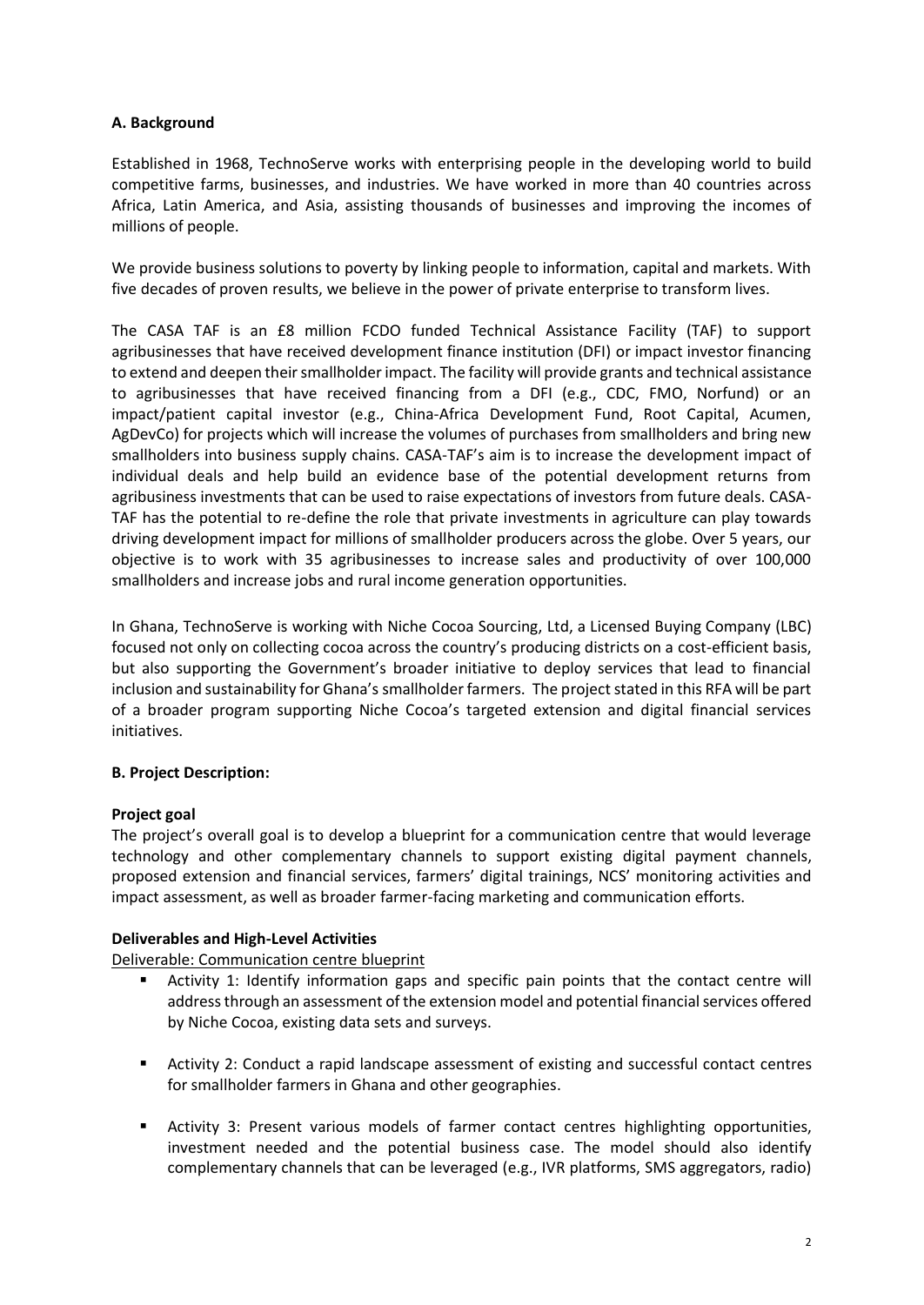and identify areas that will facilitate two-way feedback loops between farmers and Niche Cocoa to enable Niche Cocoa to provide appropriate and timely information to farmers. The communication centre is also envisioned to complement in-person farmer group training activities.

- Activity 4: Develop a blueprint to help NCS set up a communication centre in the context of the project goal stated earlier. Some of the communication centre design elements expected to be included (but not limited to) in the blueprint are:
	- o Workforce optimization, call routing and monitoring, standard operating procedures and database management
	- $\circ$  Technology stack and set up, including interoperability between different systems
	- o Staffing and training requirements
	- o Key performance indicators
	- o Initial dashboard design for performance management, analytics and sample reporting
	- o Stakeholder experience of the communication centre
	- o Capability to provide support in multiple local languages
	- o Leveraging the communication centre for marketing campaigns including field activities and social media platforms (e.g., WhatsApp, Instagram, YouTube)
- Activity 5: Present the blueprint with an implementation plan and finalise recommendations and detailed work plan to the agribusiness

## **Budget**

A total of up to £10,000 is available for the cost of implementing this project. These funds are provided by the CASA TA Facility, FMO and Niche Cocoa. A performance-based fixed fee contract will govern the fee payments for the project.

## **Location**

The project will be based in Ghana.

## **Timing**

The project duration is estimated between 4-6 months.

## **TA mechanism**

Open

## **Value for money**

Potential TA providers will be evaluated in terms of value for money with a benchmarking of bidder costs in relation to outputs before TA contracts are awarded.

The selected subrecipient will be subject to a Risk Assessment Analysis prior to contracting which will ascertain the TAF service provider's value for money capabilities and commitment. Proposed costs will be analysed in relation to market rates. However, payment will be based on performance once the project is contracted.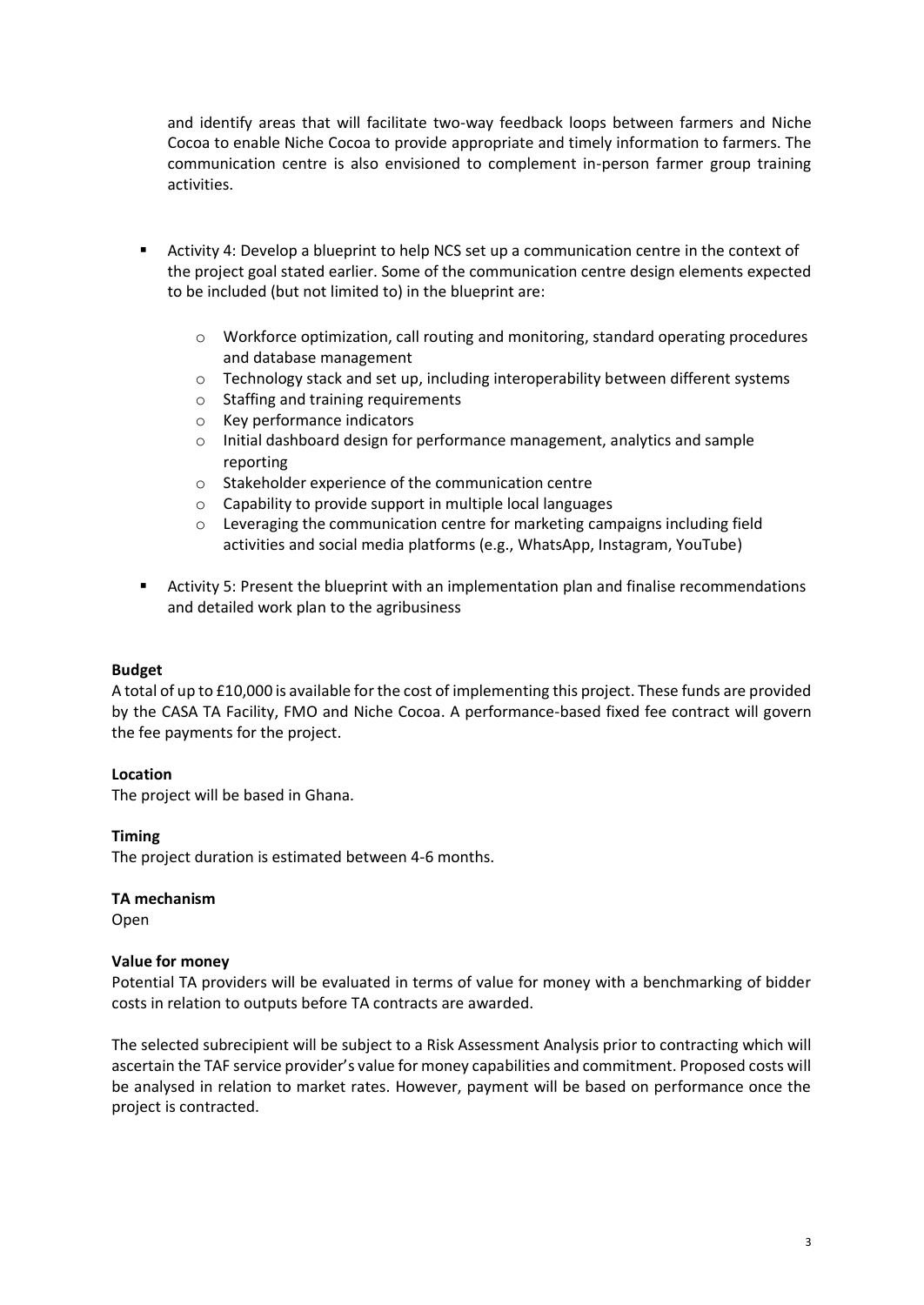# **Duty of care**

The Sub-recipient owes a duty of care to the Subrecipient personnel and is responsible for the health, safety, security of life and property and general wellbeing of such persons and their property and this includes where the Subrecipient personnel carry out the Services. An assessment of the consultant's duty of care capabilities will be undertaken pre-award.

# **Required Qualifications**

- Proven track record in designing, setting up, operationalising and maintaining contact centres in Ghana and other geographies
- Proven track record in utilising and deploying a suite of delivery channels and technology platforms (e.g., IVR, SMS)
- Proven track record in using technology and digital tools to enhance in-person client or farmer experiences
- Experience in incorporating social media channels
- Understanding of human-centred design processes an advantage
- Demonstrated experience in developing support systems and helplines with clear goals on response times and client satisfaction
- Key personnel with at least 5 years of experience in operating contact centres; setting up farmer support centres a plus
- Demonstrated ability to facilitate consultative meetings with farmers, clients and executive teams and synthesize technical findings to a wide audience
- Ability to work independently, flexibly, and responsively
- Ability to adapt to changing working conditions
- Ability to prioritise and meet deadlines

# **C. The Application and Subaward Process**

# **Application Submission**

The subaward application process under this RFA will consist of 1 phase of competition where full applications shall be submitted by interested parties to TechnoServe for evaluation. Application sections must include, but not limited to:

- How the organisation intends to carry out the project proposed approach, actions/activities and timelines, and project/stakeholder management plan.
- Milestones and results to be achieved over the life of the project
- Team structure; roles and responsibilities of each team member
- Budget details (including any value for money arguments) with the level of detail similar to the budget template provided for guidance, and compliant with FCDO's Cost Eligibility Guidance for Commercial Contracts (found [here\)](https://assets.publishing.service.gov.uk/government/uploads/system/uploads/attachment_data/file/888316/Eligible-Cost-Policy-28May2020.pdf).
- Risk Matrix and risk mitigation strategy A risk matrix should be included that outlines the risks to project success, the size/importance of each risk to the project, and the proposed mitigation strategy that the TA Provider will take to minimise the risk becoming a reality. The table should also include a column indicating how the TA Provider will track the status of the risk and how this will be reported on during the project.
- Referees: Names and contact information for work completed on similar projects (references will only be collected if bidder is shortlisted and bidder will be notified prior to communication with any referees listed).
- Signed declarations Attachment 1 to this RFA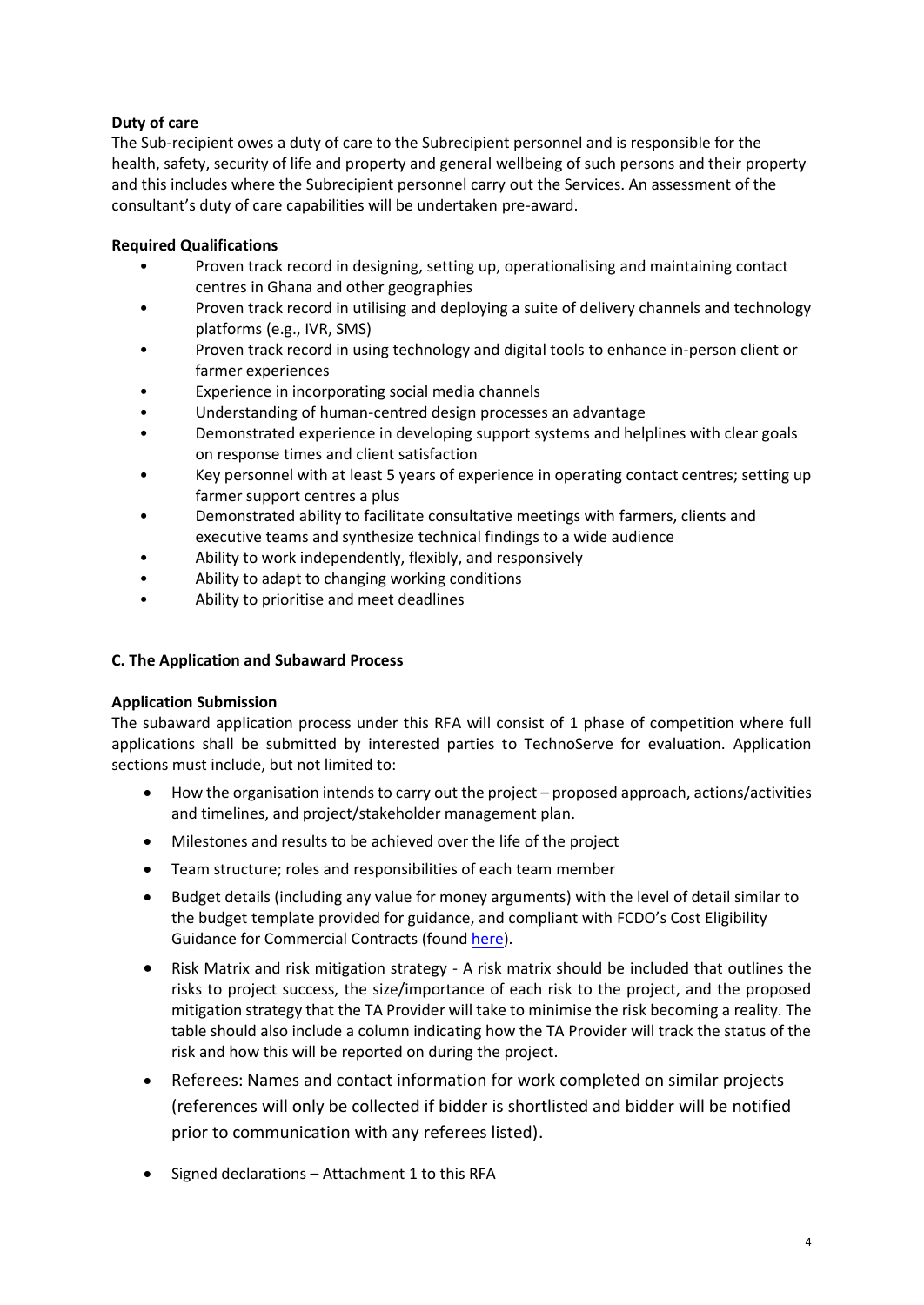• Duty of Care Response – Attachment 2 to this RFA

## **Step 1:**

Applications will be developed and submitted by the Applicant to TechnoServe utilising the templates provided (or other referenced material as stated in the RFA) in accordance with all guidelines by the stated submission deadline. Late submissions will not be accepted.

The main body of the technical proposal should be no longer than 5 pages.

## **Step 2:**

Applications will be vetted by TechnoServe staff to ensure each application meets the requirements set forth in this RFA. Any applications failing to meet minimum requirements will be disqualified from competition. The minimum requirements include the eligibility criteria, use of application templates provided, submission by the deadline, etc.

## **Step 3:**

Applications received within the application deadline that meet the minimum requirements set forth in the RFA will be evaluated by a Selection Committee using the following criteria:

| <b>Selection Criteria</b> |                                                                                                                                                                                                    | <b>Scoring</b> |
|---------------------------|----------------------------------------------------------------------------------------------------------------------------------------------------------------------------------------------------|----------------|
|                           | 1. Relevance of the proposed project to the RFA; feasibility of planned<br>activities and anticipated results (including project sustainability and<br>impact on target beneficiaries/communities) | 30             |
|                           | 2. Illustrated capacity of the applicant to implement the project and past<br>experience with similar projects                                                                                     | 30             |
|                           | 3. Quality of proposed personnel                                                                                                                                                                   | 20             |
|                           | 4. Budget reasonableness and cost effectiveness                                                                                                                                                    | 20             |
| <b>Maximum Score</b>      |                                                                                                                                                                                                    | 100            |

## **Step 4:**

The Selection Committee will recommend those applications with the highest scores for award. As applicable, the Selection Committee may request applicants to provide additional information and edit their applications. In such cases, the Selection Committee will also establish a deadline for submission of revised applications.

## **Step 5:**

Successful applicants will be notified by TechnoServe and will begin to work with TechnoServe staff to revise their applications to be incorporated into a full subaward. This step will include a pre-award risk assessment.

## **Step 6:**

Following the successful conclusion of the application process and acquisition of any required donor approvals, TechnoServe will issue the successful applicant(s) with a subaward with details on the scale, scope, cost, and terms and conditions. Whenever possible, TechnoServe will meet with new subrecipients to provide an orientation outlining the main requirements for performance and reporting.

## **Step 7:**

Throughout the duration of the subaward, TechnoServe will monitor the subrecipient's performance and compliance with all subaward terms and conditions.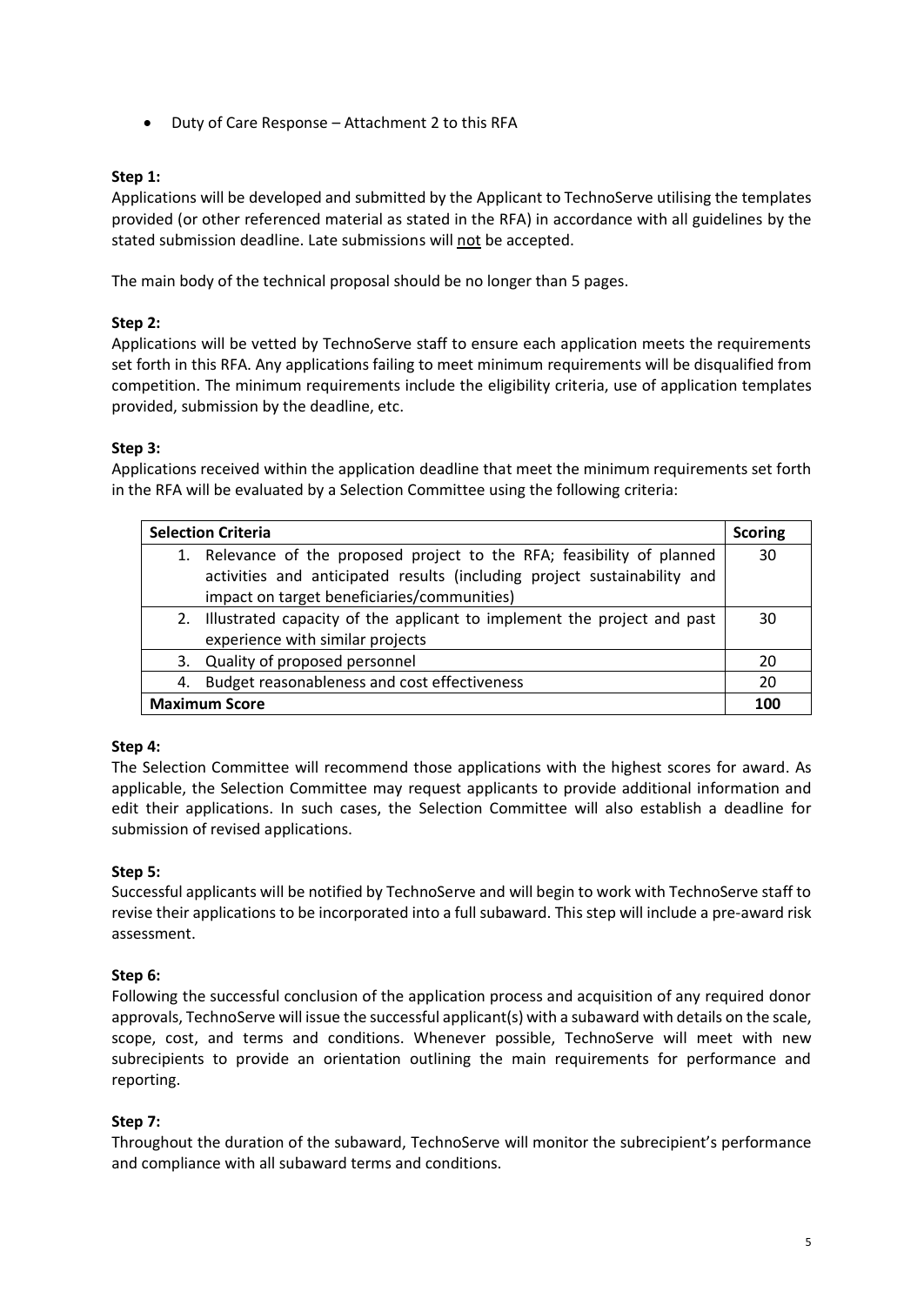## **D. Project Budget Submission and Costing guidelines**

Individual subawards will vary depending on availability of funding, nature and scope of project activities, the period of implementation, and justification of costs proposed. Although consideration will be given to all applications received by the deadline, it is recommended that the total budget requested from TechnoServe does not exceed £10,000. Subawards will be issued on a competitive basis and only to a selected number of applicants. A budget template is attached for guidance on the level of detailed needed in the proposal.

While reviewing application budgets, the Selection Committee will ensure that:

- 1. The budget application reflects all the resources necessary for program implementation (Direct and Indirect Costs, including taxes, as applicable).
- 2. The budget notes column provides details on all types of costs planned and cost justification.
- 3. All costs budgeted are eligible. Information on eligible and ineligible costs can be found [here.](https://assets.publishing.service.gov.uk/government/uploads/system/uploads/attachment_data/file/888316/Eligible-Cost-Policy-28May2020.pdf) Budgeted costs categories may include but are not limited to:
	- a. **Personnel:** Salaries and benefits for full and part-time staff involved in the project. Staff can be paid only for activities performed within the framework of the proposed project. All personnel expenses must be justified with information on the role of the proposed staff in project implementation.
	- b. **Consultants and Other Outside Services:** Fees for any external consultants or contracted firms required to support subaward activities.
	- c. **Travel:** Flights, per diem, and any other required travel costs for project personnel to conduct implementation activities.
	- d. **Office Costs:** Any required cost for the subrecipient's local office to support project implementation.
	- e. **Supplies and small equipment under £500:** Any project-related supplies and small equipment with a unit cost under **£500**.
	- f. **Equipment:** Any project-related equipment with a unit cost above **£500**, such as project vehicles or generators.
	- g. **Other Direct Costs:** Any other direct costs of the project, such as costs for conducting trainings, developing publications, etc.
	- h. **Indirect Costs:** If applicable, organizational overhead costs. This must be an annually audited rate or negotiated through FCDO's NPAC procedure.
	- i. **Taxes:** The applicant agrees to adhere to the appropriate regulatory requirements and ensures that the correct taxes are included in the proposal in relation to the country in which the applicant operates.

**Pre-Agreement Costs -** TechnoServe will not reimburse costs incurred prior to the effective date of the subaward. In special cases where pre-agreement costs are necessary to comply with the proposed delivery schedule, TechnoServe may discuss and negotiate with the applicant the approval of certain pre-agreement costs. Such costs are only eligible with the prior written approval of TechnoServe.

## **E. Submission Guidelines**

Applicants must submit their applications, budgetary information as well as any other information responding to the terms, conditions, specifications and requirements of this RFA to:

## **TechnoServe**

To: Ana Herrera Email Address: aherrera@tns.org